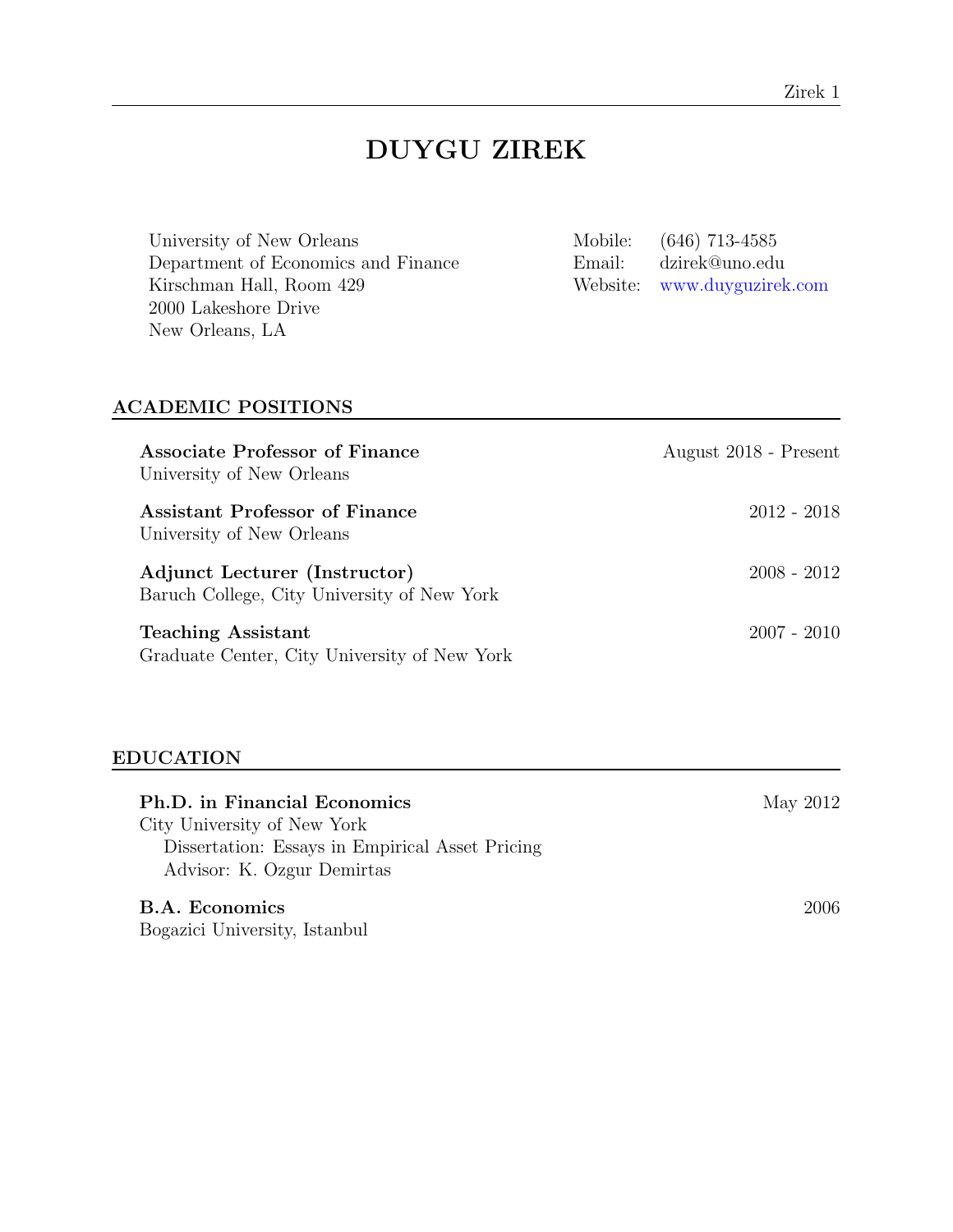## PUBLICATIONS

"Does an Islamic Label Cause Stock Price Comovements and Commonality in Liquidity?" Applied Economics 50 (2018): 6444-6457 with Asem Alhomaidi, M. Kabir Hassan and Abdulrahman Alhassan

"Corporate Lobbying and Labor Relations: Evidence from Employee-Level Litigations." Journal of Corporate Finance 46 (2017): 411-441 with Omer Unsal and Kabir Hassan

"Impact of Product Recall Announcements and Security Price Reaction." Journal of Economics and Business 93 (2017): 62-79 with Omer Unsal and Kabir Hassan

"Corporate lobbying, CEO political ideology and firm performance." Journal of Corporate Finance 38 (2016): 126-149 with Omer Unsal and Kabir Hassan

"Prior Returns Relative to a Benchmark and Return Predictability on Industry Style Portfolios" The Quarterly Review of Economics and Finance 63 (2017): 193-203 with Abdullah Noman and Atsuyuki Naka

"The Islamic Banking and Economic Growth Nexus: A Panel VAR Analysis for Organization of Islamic Cooperation (OIC) Countries." Journal of Economic Cooperation Development 37, 1, (2016): 69-100 with Fusun Celebi and Kabir Hassan

"Aggregate Earnings and Expected Stock Returns in Emerging Markets" Emerging Markets Finance and Trade, May/Jun2011, Vol. 47 Issue 3, p4-22, with K. Ozgur Demirtas (Lead Article)

## WORKING PAPERS

"Green Bonds: Is there a Benefit to 3rd Party Certification?" with Nicolas Duvernois

"Stock Price Synchronicity, Diversification and Predictability of Aggregate Stock Returns in International Markets" with Ozgur Demirtas

"Importance of Transaction Costs for Asset Allocations in US Equity Markets" with Luca Pezzo and Lei Wang

"How big is FX liquidity premium?" with Phuvadon Wuthisatian, Kabir Hassan and Atsuyuki Naka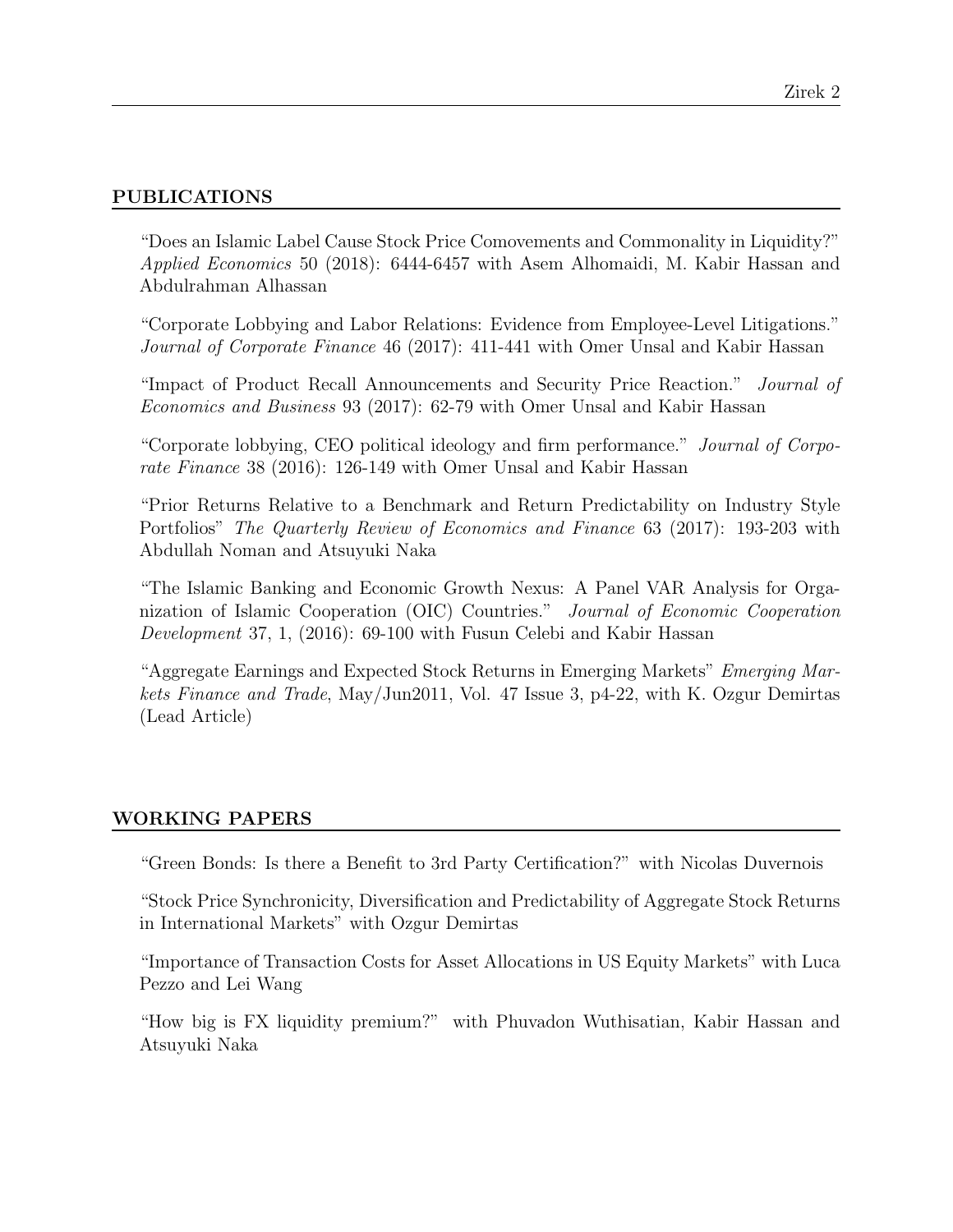## TEACHING EXPERIENCE

## University of New Orleans Ph.D. Courses FIN 6318 Derivative Securities Fall 2017 FIN 6312 Investment Theory Spring 2013, 14, 15, 16, 17, 18, 19 ECON 6204 Macroeconomic Theory Fall' 2012, 13, 14, 15, 16, 17, 18, 19 FIN 6315 Seminar in Investments Fall 2012 MBA Courses FIN 6302 Investments (On Ground) Spring 2013, 14, 15, 16, 17,18, 19 FIN 6302 Investments (Online) Summer 2016, 17, 18, 19 Undergraduate Courses FIN 3302 Investments Summer 2015, Fall 2016, 18, 19 FIN 4312 Retirement Planning Fall 2015 Baruch College, CUNY (as Instructor) Undergraduate Courses FIN 3300 Principles of Finance Spring 2012 ECO 4000 Statistical Analysis for Economics and Finance (honors) Fall 2008 - 2011 Executive MS in Finance Courses (in Taiwan) FIN 9772 Quantitative Tools for Finance Spring 2012 Graduate Center, CUNY (as Teaching Assistant) PhD Courses ECON 82100 Econometrics 1 Fall 2008 - Spring 2011 ECON 86200 International Macroeconomics and Finance Fall 2007 - Spring 2008

## PROFESSIONAL EXPERIENCE

mercial litigation and personal cases.

Economic Analyst (part-time) Sept 2008 - June 2009 -Economatrix Research Associates, Inc. (New York) Conducted research in the field of valuation analysis and damage estimation in com-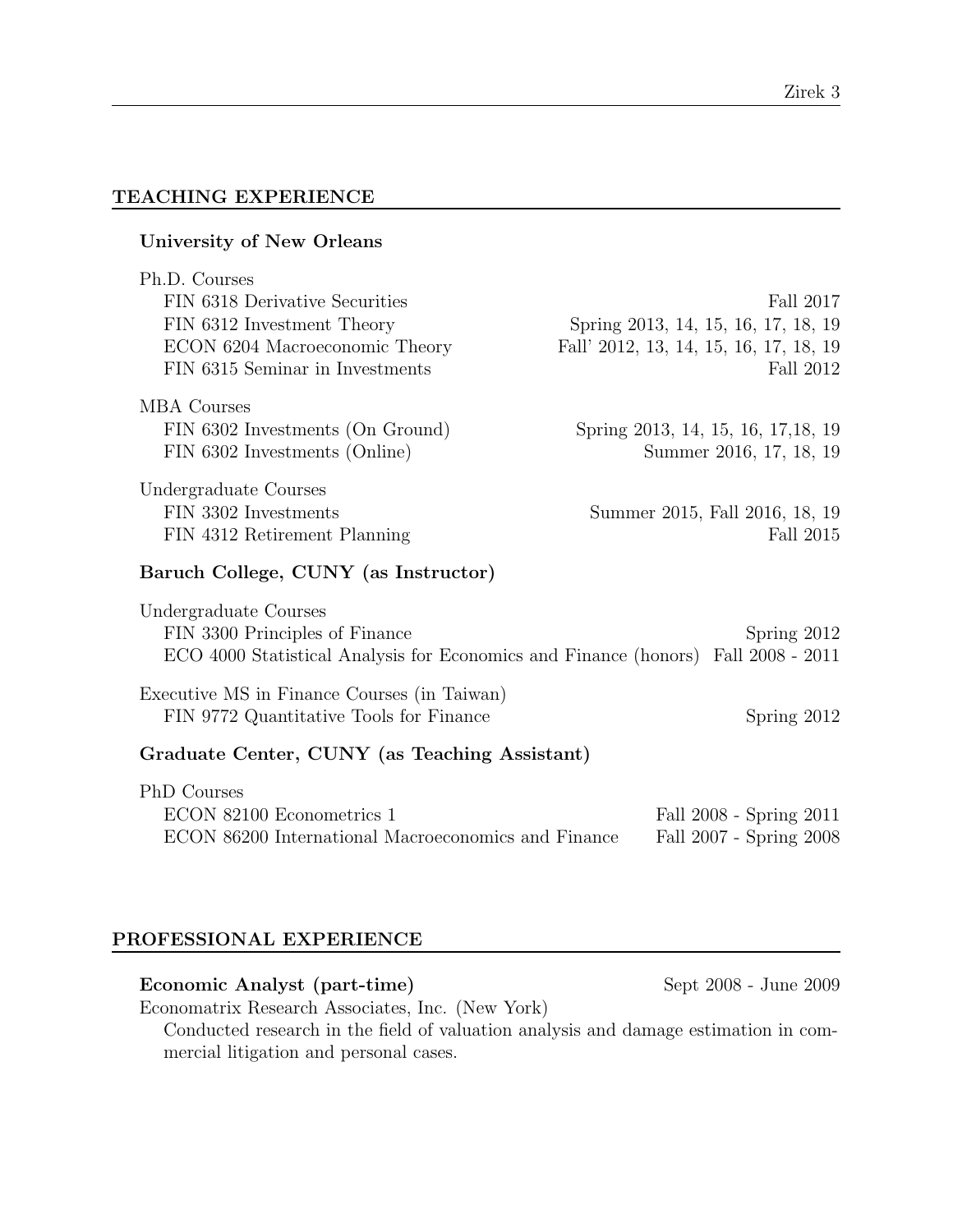#### Zirek 4

## CONFERENCE PRESENTATIONS AND INVITED SEMINARS

"Green Bonds: Is there a Benefit to 3rd Party Certification?"

-Paris Financial Management Conference (Paris, France) (accepted December 2019)

-Southwestern Finance Association Annual Meeting (March 2019)

-Eastern Finance Association Annual Meeting (April 2019)

-Southern Finance Association Annual Meeting (November 2018)

"Stock Price Synchronicity, Diversification and Predictability of Aggregate Stock Returns in International Markets" with Ozgur Demirtas

-Financial Management Association Annual Meeting (October 2017)

"Corporate Lobbying and Labor Relations: Evidence from Employee-Level Litigations" with Omer Unsal and Kabir Hassan

Recipient of the 2017 McGraw-Hill Education Distinguished Paper Award

-Eastern Finance Association Annual Meeting (April 2017)

-Financial Management Association Annual Meeting (October 2016)

"Impact of Product Recall Announcements and Security Price Reaction" with Omer Unsal and Kabir Hassan

-Academy of Economics and Finance (February 2016)

"Corporate Lobbying, CEO Political Ideology and Firm Performance" with Omer Unsal and Kabir Hassan

-Eastern Finance Association Annual Meeting (April 2015)

-Southwestern Finance Association Annual Meeting (March 2015)

"The Islamic Banking and Economic Growth Nexus: A Panel Var Analysis for OIC Countries" with Fusun Celebi and Kabir Hassan

-Financial Management Association Annual Meeting (October 2015) -Southwestern Finance Association Annual Meeting (March 2015)

"Prior Returns Relative to a Benchmark and Return Predictability on Industry Style Portfolios" with Abdullah Noman and Atsuyuki Naka

-Southern Finance Association Annual Meeting (November 2014)

"Aggregate Earnings and Expected Stock Returns in Emerging Markets" with Ozgur Demirtas

-ITAM School of Business (Mexico) (February 2012)

-University of New Orleans (January 2012)

-Seminar in Applied Economics, CUNY (November 2011)

-Research Forum Seminar Series, University of New Haven (November 2011)

-SSEM Euro Conference (Turkey) (July 2010)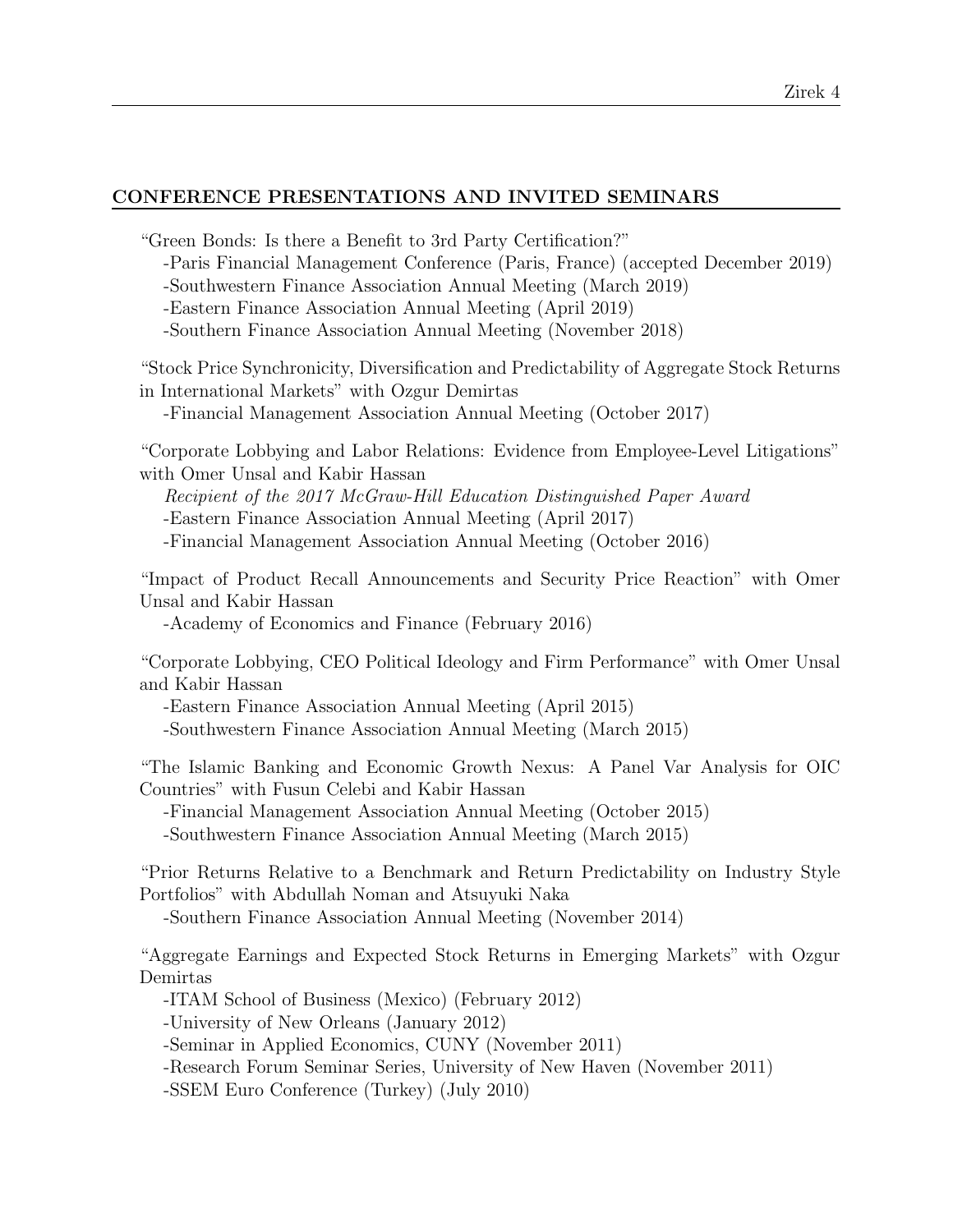## PROFESSIONAL ACTIVITIES

#### Referee

Journal of Corporate Finance Financial Review Review of Financial Economics Emerging Markets Finance and Trade Economic Modelling Quarterly Review of Economics and Finance International Journal of Islamic and Middle Eastern Finance and Management

## Program Committee

Southwestern Finance Association Annual Meeting (2015)

## Discussant/Session Chair

Financial Management Association Annual Meeting (October 2018) Financial Management Association Annual Meeting (October 2017) Financial Management Association Annual Meeting (October 2015) Financial Management Association Annual Meeting (October 2013) Eastern Finance Association Annual Meeting (April 2015) Southwestern Finance Association Annual Meeting (March 2015) The IABPAD Conference (Istanbul 2013)

#### ACADEMIC SERVICE

| University of New Orleans                             |                  |
|-------------------------------------------------------|------------------|
| Faculty Senate-Academic Board (Member)                | $2018$ - Present |
| Managed Investment Club                               | $2018$ - Present |
| MSF Program Committee                                 | $2017$ - Present |
| Finance Recruiting Committee                          | $2017 - 2018$    |
| Managed Bloomberg Terminal Lab                        | $2014 - 2018$    |
| Dissertation Committee (2 students per academic year) | $2013$ - Present |
| Graduate Program Committee                            | $2012$ - Present |